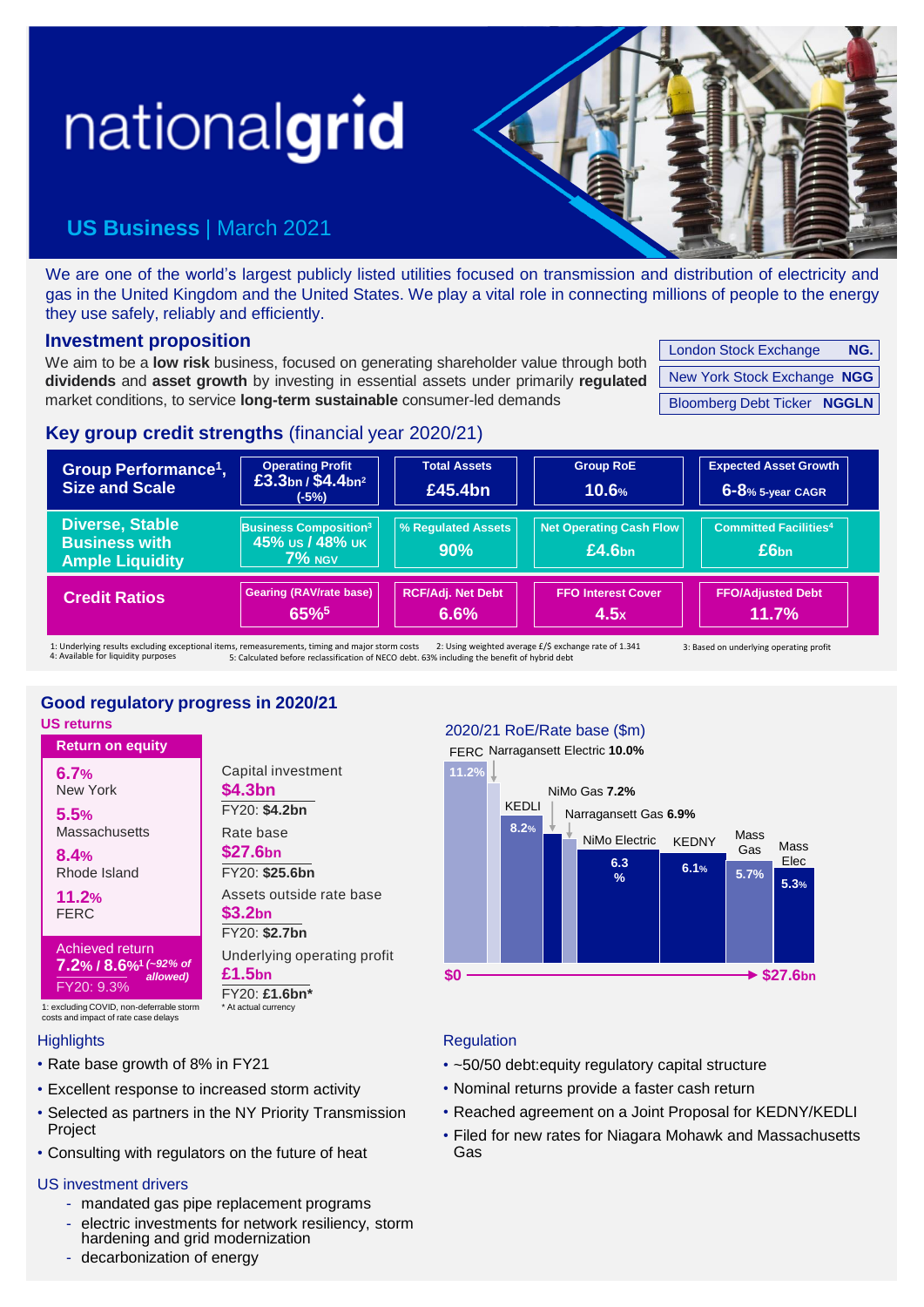### **National Grid's New York Companies**

*Key Credit Strengths of proposed rate plan:* ■ \$3.6bn of capital investment to 2023/24. ▪ Maintains tracker and true-up mechanisms for property taxes, commodity related bad debt, Pension/OPEB's, and environmental remediation. **• Proposal to adopt additional innovative rate design** Niagara Mohawk Power (NIMO) *(A3<sup>1</sup> / BBB+ / -)* **52% / 48% Debt / Equity Allowance Rate base Financing authority \$7.7bn -** *New financing order filed* Start of current plan: **Apr. 2018** New rate case proposal: **July 2020 8.9% 9.0% RoE** 578 661 711 769 700 800 **Capex (\$m)**

elements, including performance based rates, incentive and new earnings adjustment mechanisms.



**Debt / Equity Allowance Rate base Financing authority**

### Brooklyn Union Gas Company (KEDNY) *(Baa1<sup>1</sup> / BBB+ / A-)* Keyspan Gas East Corporation (KEDLI) *(A3<sup>1</sup> / BBB+ / A-)*

| \$400m New Debt<br><b>KEDNY</b><br>52% / 48%<br>\$5bn<br>to March 2022<br>Start of current plan: Jan. 2017<br>New rate case Joint Proposal: May 2021<br>\$400m New Debt<br><b>KEDLI</b><br>52% / 48%<br>\$3.2bn<br>to March 2022<br>Key Credit Strengths of proposed rate plan:<br><b>RoE</b><br>Capex (\$m)<br>\$3.3bn capex across the rate plan to March<br>٠<br>9.7%<br>$9.0\%$<br>1000<br>2023 (FY21 \$583m KEDNY & \$369m KEDLI)<br>806<br>8.2%<br>7.7%<br>727<br>677<br>800<br>6.1%<br>Maintains tracker and true-up mechanisms for<br>٠<br>459<br>property taxes, commodity related bad debt,<br>600<br>402<br>386<br>313<br>Pension/OPEB's,<br>environmental<br>and<br>400<br>244<br>remediation.<br>200<br>New Earnings Adjustments Mechanisms and<br>٠<br><b>FY17</b><br><b>FY18</b><br><b>FY19</b><br><b>FY20</b><br><b>FY20</b><br><b>FY21</b><br>incentives<br>KEDNY<br>KEDLI<br>Moody's negative outlook |  |  | <b>Debt / Equity Allowance</b> | Rate base | <b>Financing authority</b> |         |
|-------------------------------------------------------------------------------------------------------------------------------------------------------------------------------------------------------------------------------------------------------------------------------------------------------------------------------------------------------------------------------------------------------------------------------------------------------------------------------------------------------------------------------------------------------------------------------------------------------------------------------------------------------------------------------------------------------------------------------------------------------------------------------------------------------------------------------------------------------------------------------------------------------------------------|--|--|--------------------------------|-----------|----------------------------|---------|
|                                                                                                                                                                                                                                                                                                                                                                                                                                                                                                                                                                                                                                                                                                                                                                                                                                                                                                                         |  |  |                                |           |                            |         |
|                                                                                                                                                                                                                                                                                                                                                                                                                                                                                                                                                                                                                                                                                                                                                                                                                                                                                                                         |  |  |                                |           |                            |         |
|                                                                                                                                                                                                                                                                                                                                                                                                                                                                                                                                                                                                                                                                                                                                                                                                                                                                                                                         |  |  |                                |           |                            |         |
|                                                                                                                                                                                                                                                                                                                                                                                                                                                                                                                                                                                                                                                                                                                                                                                                                                                                                                                         |  |  |                                |           |                            |         |
|                                                                                                                                                                                                                                                                                                                                                                                                                                                                                                                                                                                                                                                                                                                                                                                                                                                                                                                         |  |  |                                |           |                            | Allowed |
|                                                                                                                                                                                                                                                                                                                                                                                                                                                                                                                                                                                                                                                                                                                                                                                                                                                                                                                         |  |  |                                |           |                            |         |

### **National Grid's Massachusetts Companies**

Massachusetts Electric Company (MECO) *(Baa1 / BBB+ / -)*

**10.3% 5.3% 9.6%** FY20 FY21 Allowed **RoE** *Key Credit Strengths of current rate plan:* **E** New 5-year rate plan, supporting capital investment of ~\$300m annually and with a \$38m revenue increase **• Performance Based Rate Mechanism** (PBRM), with an I-x formula (where  $I =$ inflation,  $x =$  productivity factor) to fund Capex and Opex, ensuring inflation is **46.5% / 53.5% Debt / Equity Allowance Rate base Financing authority \$3bn \$600m New Debt** Start of current plan: Oct. 2019<br> **At any 19th Contract 2023** Start of Current plan: 2023 279 346 320 319 200 250 300 350 400 FY17 FY18 FY19 FY20 **Capex (\$m)**

### Massachusetts Gas / Boston Gas Company (BOS) *(Baa1 / BBB+ / -)*

factored into the cost base

|   |                                                                                                              |            |             | Dept / Equity Allowance |             | Kale Dase   |             | Filianung authority             |         |
|---|--------------------------------------------------------------------------------------------------------------|------------|-------------|-------------------------|-------------|-------------|-------------|---------------------------------|---------|
|   | Start of current plan: Oct. 2018<br>New rate case filing: Nov.2020                                           | <b>BOS</b> |             | 47% / 53%               |             | \$3.5bn     |             | \$250m New Debt<br>to June 2021 |         |
|   | Key Credit Strengths of proposed rate plan:                                                                  |            |             | Capex (\$m)             |             |             |             | <b>RoE</b>                      |         |
| ٠ | Filing<br>supports capital<br>investment<br>of<br>approximately \$285m annually                              | 650        |             | 611                     |             | 568         |             |                                 |         |
| ٠ | a Performance<br>Based<br>Rate<br>Includes<br>Mechanism (PBRM)                                               | 550        | 512         |                         |             |             | 7.8%        |                                 | 9.5%    |
| ٠ | \$50m<br>Proposing<br>dollars<br>0f<br>innovative<br>investments focused on decarbonizing our<br>gas network | 450        |             |                         | 385         |             |             | 5.7%                            |         |
|   |                                                                                                              | 350        | <b>FY17</b> | <b>FY18</b>             | <b>FY19</b> | <b>FY20</b> | <b>FY20</b> | <b>FY21</b>                     | Allowed |

*Note: All capex figures are excluding cost of removal*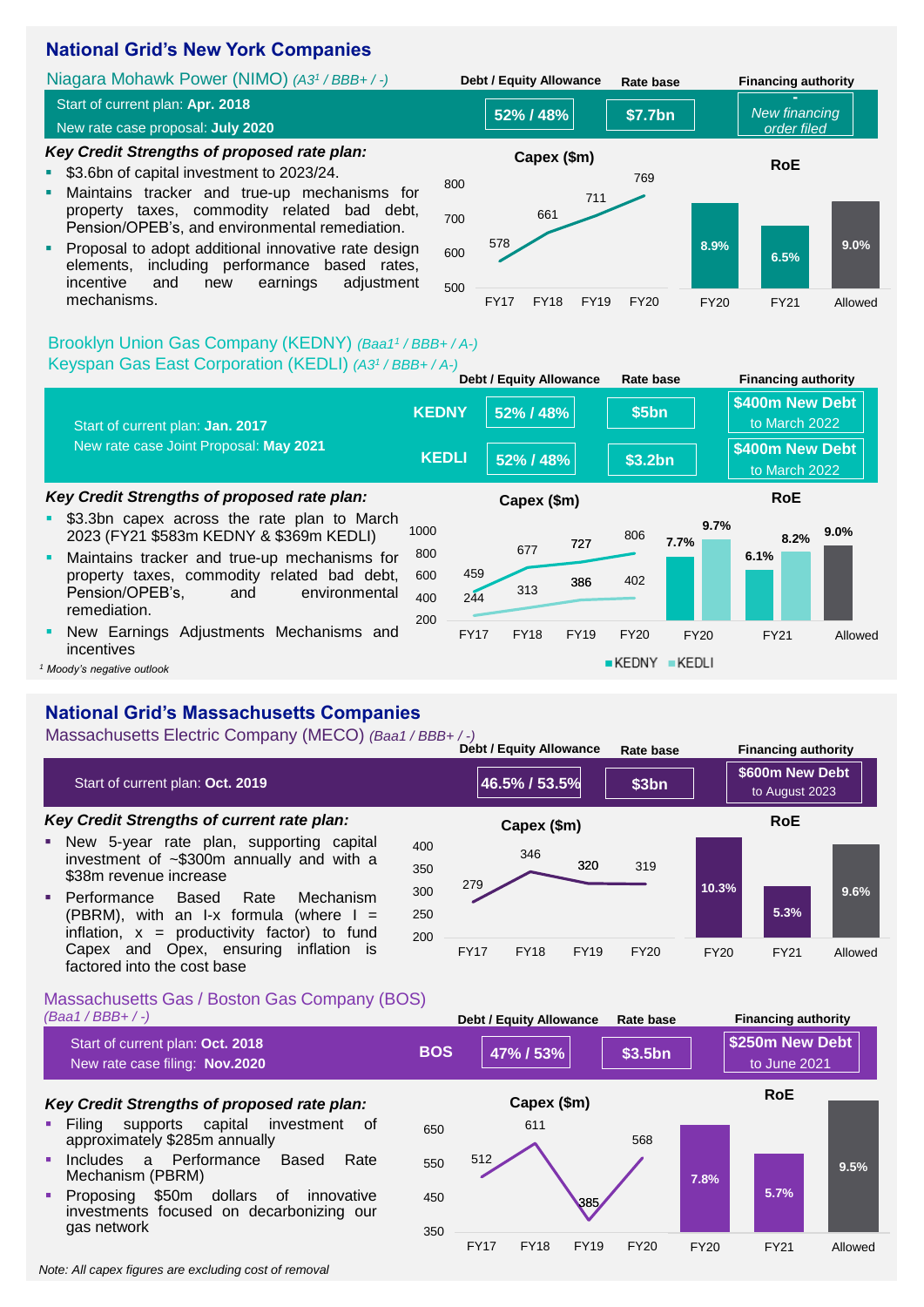### **National Grid's Rhode Island Company\***

Narragansett Electric Company (NECO) *(Baa1<sup>1</sup> / BBB+<sup>2</sup> / -)* **Distribution Debt /** 

Start of current distribution rate plan: **Sept. 2018**

### *Key Credit Strengths of current distribution rate plan:*

- **E** Allowed RoE of 9.275% for Electric and Gas distribution with 49/51 Debt/Equity allowance. from 51/49 in prior rate plan
- **\$240m distribution capital program fully funded** annually via the Infrastructure, Safety and Reliability plans
- New upside-only Performance Incentive Mechanisms for System Efficiency
- *\* Includes FERC-regulated Narragansett Electric Transmission business*

*<sup>1</sup> Moody's "review for upgrade" | <sup>2</sup> S&P's positive outlook*



## **The Federal Energy Regulatory Commission (FERC)\*\***

National Grid Generation LLC *(Baa2 / BBB / -)* **53% / 47% Debt / Equity Allowance Rate base Financing authority \$440m n/a** *Key Credit Strengths:* Automatic annual true up for operating and capital costs, pension/OPEB true-up Formula rates allow reimbursement for all prudently incurred operating and maintenance expenditure, tax, depreciation and amortization and financial return on incremental rate base additions during the year New England Power Company (NEP) *(A3 / BBB+ / -)* **34% / 66% Debt / Equity Allowance Rate base Financing authority \$2bn \$700 New Debt** to August 2023 **11.0% 11.0% 10.6%** FY20 FY21 Allowed **RoE** <sup>187</sup> <sup>192</sup> 180 227 170 190 210 230 FY17 FY18 FY19 FY20 **Capex (\$m)**

### *Key Credit Strengths:*

- **Owns and operates electric generation units in** Long Island
- Power supply agreements with the Long Island Power Authority are usually for 15 or 25 years
- Agreements are for capacity, 99% of revenues are fixed with 1% variable on level of generation achieved



*\*\*FERC regulated entity Canadian Interconnector (\$79m rate base as of 31 March 2019) not shown*

### **Recent OpCo bond issuance**

| <b>Date</b>   | <b>Issuer</b> | Format    | <b>Size</b> | Tenor |
|---------------|---------------|-----------|-------------|-------|
| <b>Jul-18</b> | NECO          | 144A/RegS | \$350m      | 10yr  |
| Dec-18        | <b>NIMO</b>   | 144A/RegS | \$500m      | 10yr  |
| Feb-19        | <b>KEDNY</b>  | 144A/RegS | \$550m      | 10yr  |
| Feb-19        | KEDNY         | 144A/RegS | \$450m      | 30yr  |
| <b>Jul-19</b> | BOS           | 144A/RegS | \$500m      | 10yr  |
| Apr-20        | <b>NECO</b>   | 144A/RegS | \$600m      | 10yr  |
| <b>Jun-20</b> | NIMO <b>O</b> | 144A/RegS | \$600m      | 10yr  |
| $Jun-20$      | <b>NIMO</b>   | 144A/RegS | \$500m      | 30yr  |
| $Oct-20$      | NEP           | 144A/RegS | \$400m      | 30yr  |
| <b>Nov-20</b> | MECO          | 144A/RegS | \$500m      | 10yr  |

### **Recent NG North America bond issuance**

| <b>Date</b>   | <b>Format</b> | Ccy        | <b>Size</b> | <b>Tenor</b> |
|---------------|---------------|------------|-------------|--------------|
| May-17        | RegS          | HKD        | HK\$861m    | 8yr          |
| $J$ un-17     | RegS          | USD        | \$50m       | 7yr          |
| $Jun-17$      | RegS          | USD        | \$150m      | 7yr          |
| <b>Jul-17</b> | RegS          | EUR        | €500m       | 7yr          |
| May-18        | RegS          | HKD        | HK\$1,070m  | 8yr          |
| May-18        | RegS          | USD        | \$30m       | $5.5$ yr     |
| $Jun-18$      | RegS          | AUD        | A\$85m      | 10yr         |
| <b>Jun-18</b> | RegS          | <b>NOK</b> | Kr1,000m    | 8yr          |
| <b>Jul-18</b> | RegS          | USD        | \$100m      | 7yr          |
| Aug-18        | RegS          | EUR        | €500m       | 5yr          |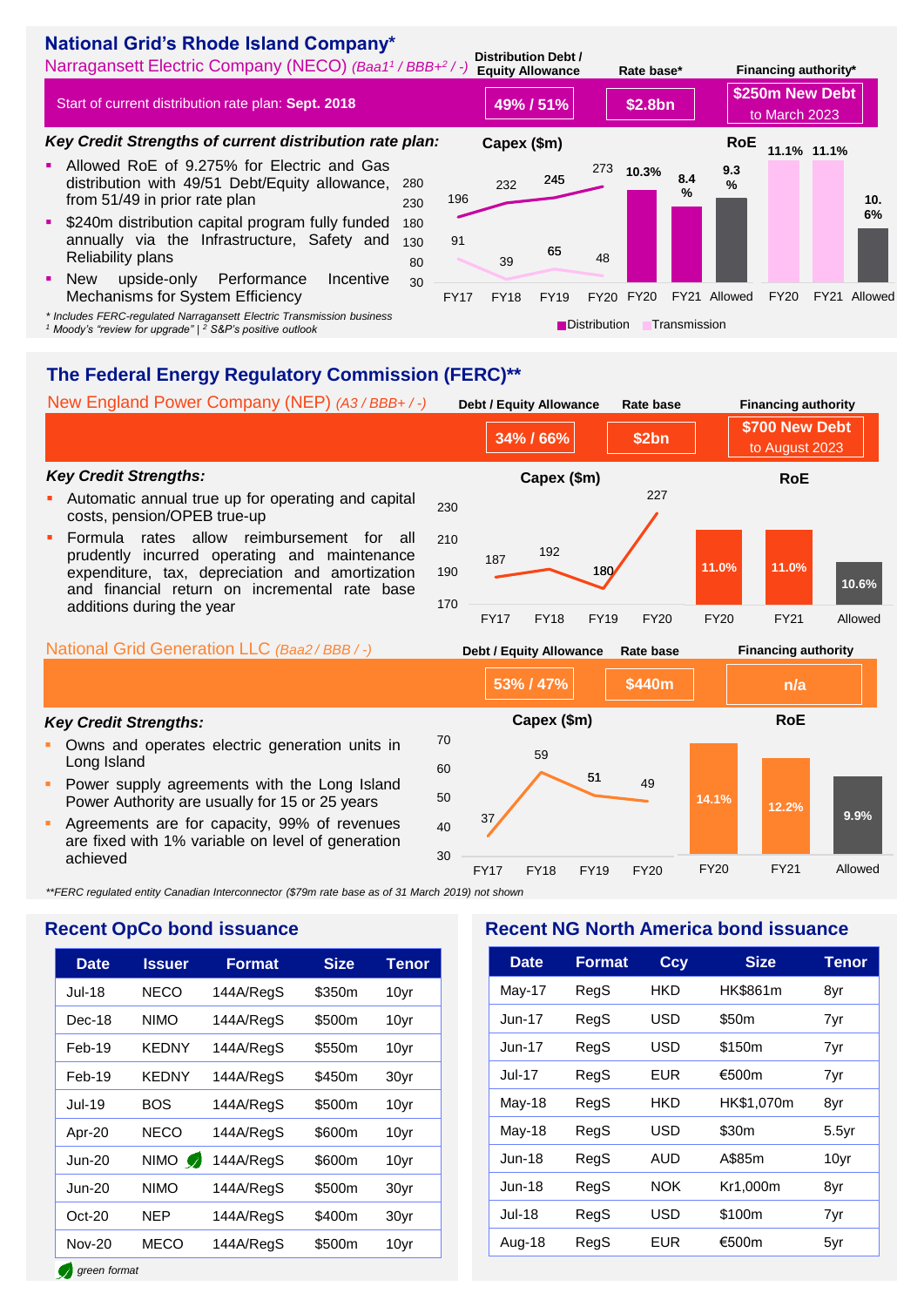

### **National Grid US business long term debt maturity profile**



### **Group debt issuing companies credit ratings**



- **EXECT:** National Grid's US companies have several rated issuing entities. The large number is for regulatory transparency
- **•** The majority of US operating companies issue in 144A/RegS format
- **.** National Grid North America currently issues RegS bonds from its EMTN program

### **National Grid's US management**

- The National Grid USA Board of Directors is responsible for the overall leadership of NG's US operations
- NG's US operating companies are headed by regional presidents, creating a more locally focused organization and allowing strong relations with state regulators and the federal regulator

### **Green Financing**



- NG published a group-wide green financing framework in November 2019 that is aligned with the ICMA Green Bond Principles
- DNV-GL provided a Second Party **Opinion**
- NIMO issued the first green bond of our US Operating Companies, a \$600m 10-year bond due June 2030
- We published our first green financing report on December 2020. The report covers the allocation and impact of NIMO's green bond

Important notice<br>This document contains certain statements that are neither reported financial results nor other historical information. These statements are forward-looking statements within the meaning of Section 27A of This document contains certain statements that are neither reported financial results nor other historical information. These statements are forward-looking statements within the meaning of Section 27A of the Securities Ac

#### **Further information**

**Alexandra Lewis** Group Treasurer

T: +44 (0) 20 7004 3346 M: +44 (0) 7768 554 879 Alexandra.Lewis@nationalgrid.com

National Grid plc 1-3 Strand London WC2N 5EH United Kingdom



**Kwok Liu**

investors.nationalgrid.com

Deputy Treasurer T: +44 (0) 20 7004 3367 M: +44 (0) 7900 405 729 Kwok.Liu@nationalgrid.com **Debt Investor Relations** DebtInvestors@nationalgrid.com

# nationalgrid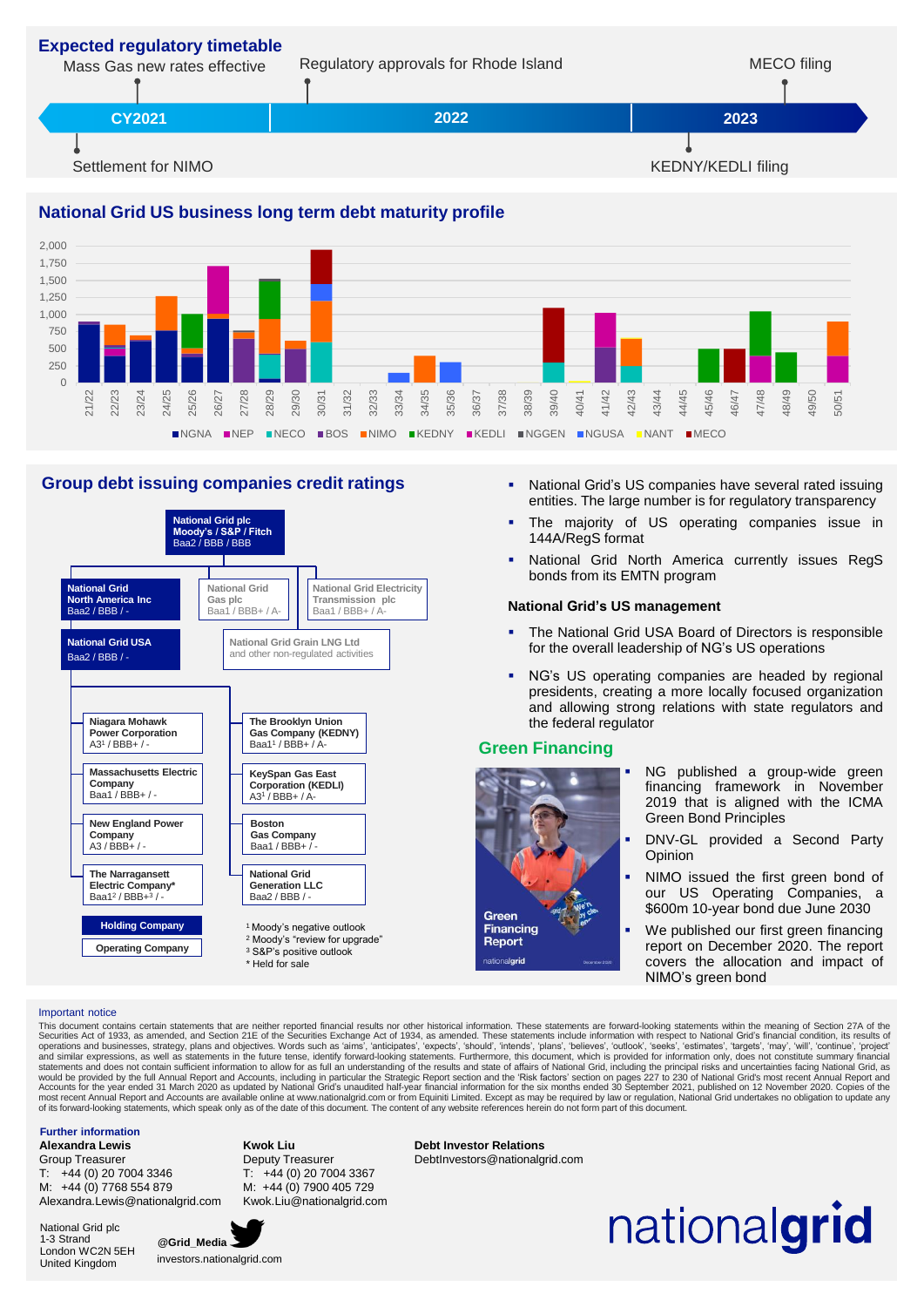# nationalgrid

# **National Grid Group** | Financial Year 2020/21

### **Business highlights in 2020/21**

- WPD acquisition approved by shareholders completion expected by July 2021; approval for sale of NECO expected by end of FY22.
- Regulatory milestones reached with the RIIO-2 Final Determination and Joint Proposal for KEDNY-KEDLI.
- Covid costs operating profit impact of £296m and cash impact of £600m – expect to recover the majority of costs via regulatory frameworks
- COP26 principal partner and new Scope 3 targets set for the Group.
- £5.0 billion of capex across the Group, including continued investment in UK and US critical infrastructure and the commissioning of IFA2 between the UK and France.
	- o **FY21 capex:** US Regulated (65%), UK Electricity (22%), UK Gas Transmission (4%), NGV and others (9%)

| <b>Total Group 20/21 performance</b> |                   |                        |  |  |
|--------------------------------------|-------------------|------------------------|--|--|
| 5.6%                                 | 54.2 <sub>p</sub> | 10.6%                  |  |  |
| Asset growth                         | EPS <sup>1</sup>  | Group return on equity |  |  |

### **Strong and efficient balance sheet**

- Strong overall investment grade rating for the Group is supported by expected cash flow metrics consistent with rating agency targets.
- BBB+ credit rating for UK operating companies and majority of US operating companies; NG plc rated BBB
- Scrip dividend option provides flexibility for growth

### **High-quality growth**

- In 2020/21, the Group achieved asset growth of 5.6% driven by a £5.0 billion capital investment programme.
- US regulated driven by mandated gas pipe replacement programmes; electric network resiliency, storm hardening and grid modernization; and decarbonization of energy
- UK regulated driven by asset health and network resilience
- NG Ventures driven by interconnector program and US renewable generation

### **Responsible Business**



**Responsible Business Charter** launched in 2020

Publication of our first **Responsible Business Report** this summer, tracking our progress to the goals we set out



**Principal partner at UN COP26**

- Ambition to enable the energy transition for all
- Using our voice to influence climate change action

### **Growing portfolio of high quality assets**

Assets by segment as at 31 March 2021



### Asset base post-transactions\*, geographical split NGV & Other



\*Calculated as proportion of FY20 asset base post completion of acquisition of Western Power Distribution, and sale of Rhode Island business and majority stake in UK Gas Transmission.

• Expecting annual asset growth of 6-8%\* 5-year CAGR

#### Fixed Rate **£28.6**bn **70% Floating rate** 7**%** Debt **65%** Equity **35%** RPI linked **23% Regulated Assets & Invested capital** Gearing and debt profile as at 31 March 2021 **£45.4**bn

Net debt includes borrowings, associated derivatives and cash and current financial investments. This figure excludes NECO net debt that has been reclassified to "held for sale

### Forecast 5-year capital investment by segment



FTSE4Good